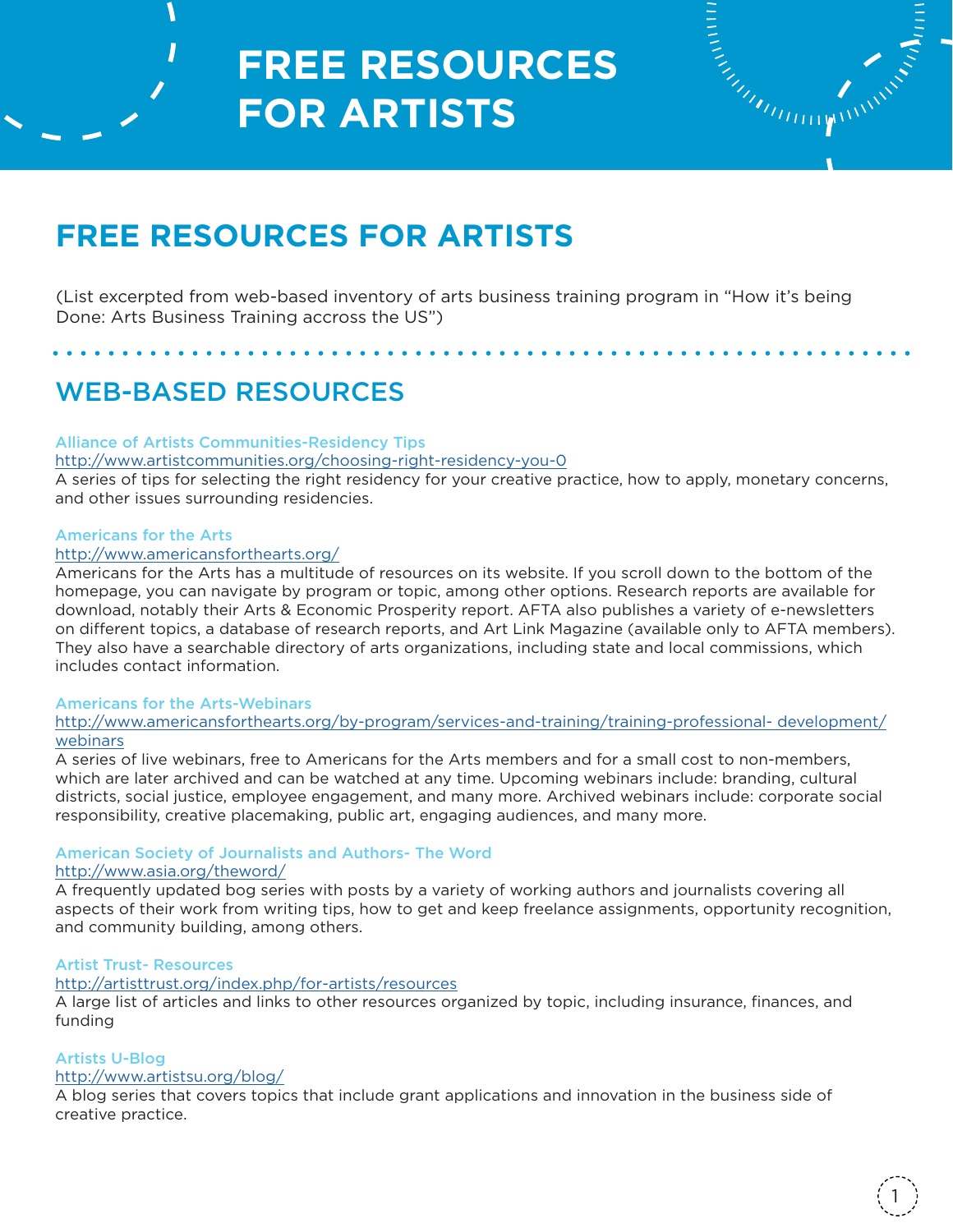### Artists U-Making Your Life as an Artist

### http://www.artistsu.org/making/#.VLrlSGTF-8E

A free download of Andrew Simonet's book, *Making Your Life as an Artist*, which includes chapters focusing on planning, mission, money and time.

### Art & Business Council of Greater Boston- Webinars http://artpreneur.org/webinars/

Webinars organized into six areas: Artpreneur Bootcamp, The Business of Public Art, The Musician's Professional Toolbox, Business on Board, Investing in the Creative Workforce, and Estate and Legacy Planning for Artists.

### Arts Council of Indianapolis- Artist Resources

### http://indyarts.org/artists/artist-workshops

Not posted yet (as of January 2015), but the Arts Council will be launching a new section of their website that contains videos, podcasts, and articles about the business of the arts in early 2015. They currently have posted a sample of the material that will be posted that covers topics including marketing, the elevator pitch, and exhibiting work.

### Arts Council of New-Orleans- Webinars

### http://www.artscouncilofneworleans.org/index.php?topic=abp.workshops

A free, on demand webinar series (pre-recorded) that features a diverse range of topics such as the Visual Artists Rights Act, branding, touring, licensing music, and more.

### Arts Incubator of the Rockies-Knowledge Center

### http://www.airartsincubator.org/learning/knowledge-center

A searchable trove of videos, articles, podcasts, and other resources for artists that vary widely in topic; this collection also allows users to submit their favorite resources to add to the list.

### Ask Harriette

### http://askharriete.typepad.com/ask\_harriete/

A blog by visual artist Harriete Estel Berman: a series of "professional guidelines for the arts community to promote understanding, checklists, and practical solutions for recurring issues in the art and craft community."

### C4 Atlanta- Business Resources for Artists

### https://c4atlanta.org/business-resources/

A short series of videos that help guide the artist or new arts organization in setting a course: covers mission statement, vision statement, competitive advantage, and situation analysis with the promise of more coming.

### Career Transition for Dancers- Video Career Conversations

### http://www.careertransition.org/OnlineResources/VideoConversations/

Videos, both downloadable and streamable, that are recordings of panel discussions covering topics from starting a business to money management. The live seminars are free and open for dancers to attend (filmed in New York).

### Center for Cultural Innovation- Publications and Blog http://www.cciarts.org/Publications.html

## http://www.cciarts.org/Blog.html

### The publications page has downloadable reports mainly relating to the status of the arts in various California cities. The blog page has an archive of blogs on a wide variety of topics including: immigrant artists,

interviews, and marketing.

### Chamber Music America- First Tuesdays Video Library

### http://www.chamber-music.org/first-tuesdays-library

 A new video is posted the first Tuesday of each month; these are recordings of live events and cover a wide range of topics regarding the business of a chamber music career. While many of the topics are specific to chamber music artists, there are several that are applicable to all artists (including a time management video from Aaron Landsman, a tax seminar, licensing issues, and grant writing).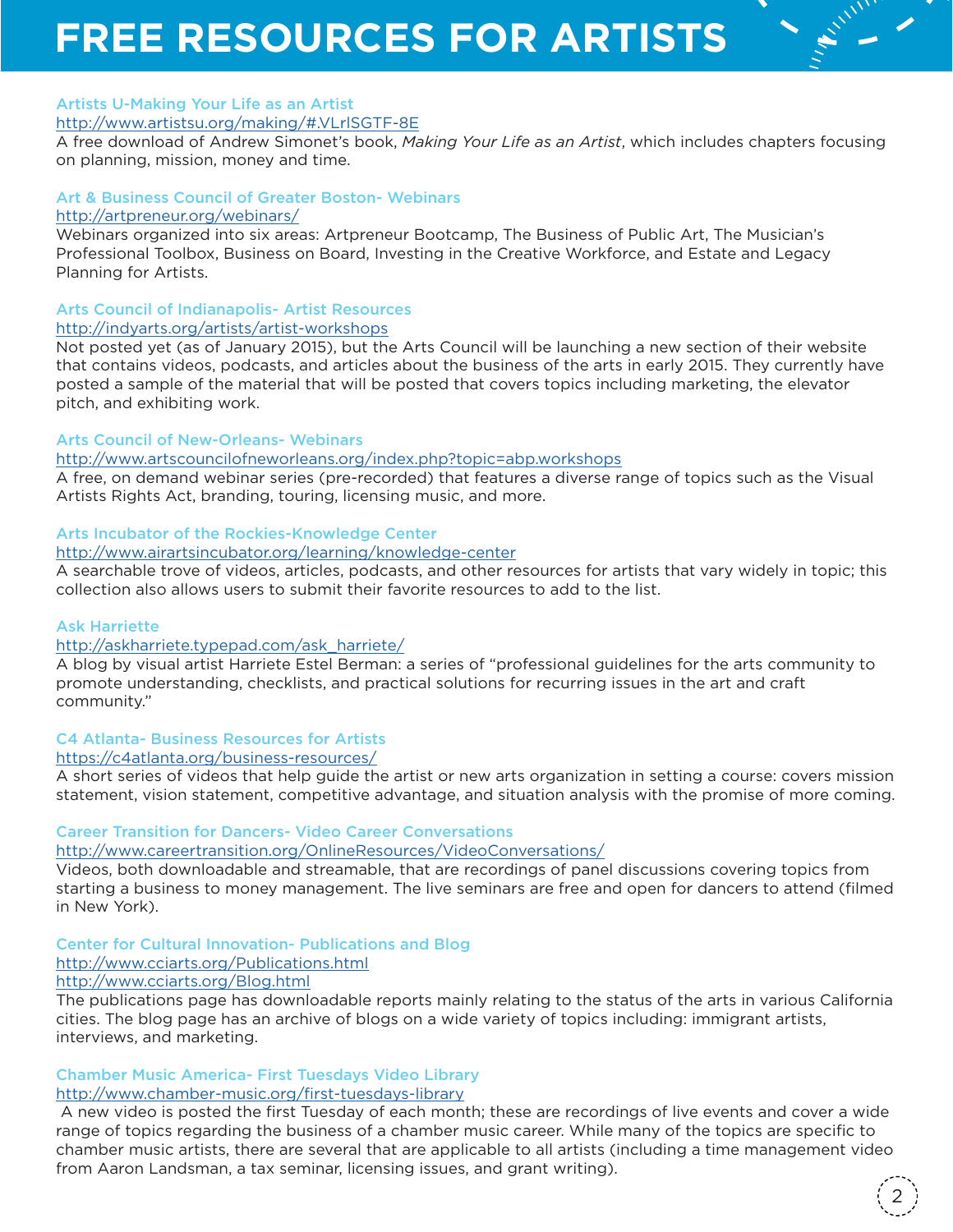### Chicago Artist Resource

http://www.chicagoartistsresource.org/professional-development Articles, stories from artists, and links to other resources organized by topic.

### Chicago Artist Resource-Survival Guide

http://www.chicagoartistsresource.org/survival-guide

A video series featuring four topics: Business, Financial, Social Media Marketing, and Legal. Each topic is presented by an expert in the field, and is broken into short videos that build on each other.

### Community Partnership for Arts and Culture- Reference Desk http://www.cultureforward.org/Reference-Desk/Tools

A list of how-to, step by step directions for a variety of necessary facets to running an arts organization or your own creative practice. Includes topics from program evaluation, to marketing, to getting involved with policy makers.

### Community Partnership for Arts and Culture- Creative Compass

### http://www.mycreativecompass.org/

Step by step guides to the business of creative practice, including developing your business, applying for a job, and developing your craft. There are also links to other resources.

### Craft Emergency Relief Fund- Newsletter

### http://craftemergency.org/articles/PDF/

A bi-yearly newsletter covering mainly disaster preparedness specific to artists and crafters.

### Creative Capital- The Lab

### http://blog.creative-capital.org/tag/pdp/

Creative Capital's blog, featuring posts on upcoming workshops, a series called "Five Questions," which asks professional artists five questions about the business side of their creative practice, and information and tools for a range of creative business topics.

### Creative Many- Research

### http://www.creativemany.org/research/

Most of Creative Many's research postings are reports on the economic impact of the arts and creative industries, they also have other reports on arts education and links to reports on other arts business topics.

### Dramatists Guild- Business Consultation

### http://www.dramatistsguild.com/businessaffairs/

The Dramatists Guild provides one-on-one business consulting over the phone specifically for authors. Additionally, the website provides sample contracts, information about music publishing and anti-piracy information. You must be a member of the Dramatists Guild for the one-on-one consultations.

### Dramatists Guild- DG Academy

### http://www.dramatistsguild.com/eventseducation/

Video recordings of seminars and conversations about the craft of writing and the business of being a playwright.

### Fractured Atlas- Fractured U

### https://www.fracturedatlas.org/site/prodev/fractured\_u

Articles, essays, and annotated links to outside articles, videos and other resources written and collected by Fractured Atlas staff. Organized into major topics, they cover big ideas, entrepreneurship, fundraising, legal issues, and more.

### GrantSpace- Knowledge Base

### http://grantspace.org/tools/knowledge-base

A large database of questions asked by nonprofit practitioners and answered by experts, sorted by category.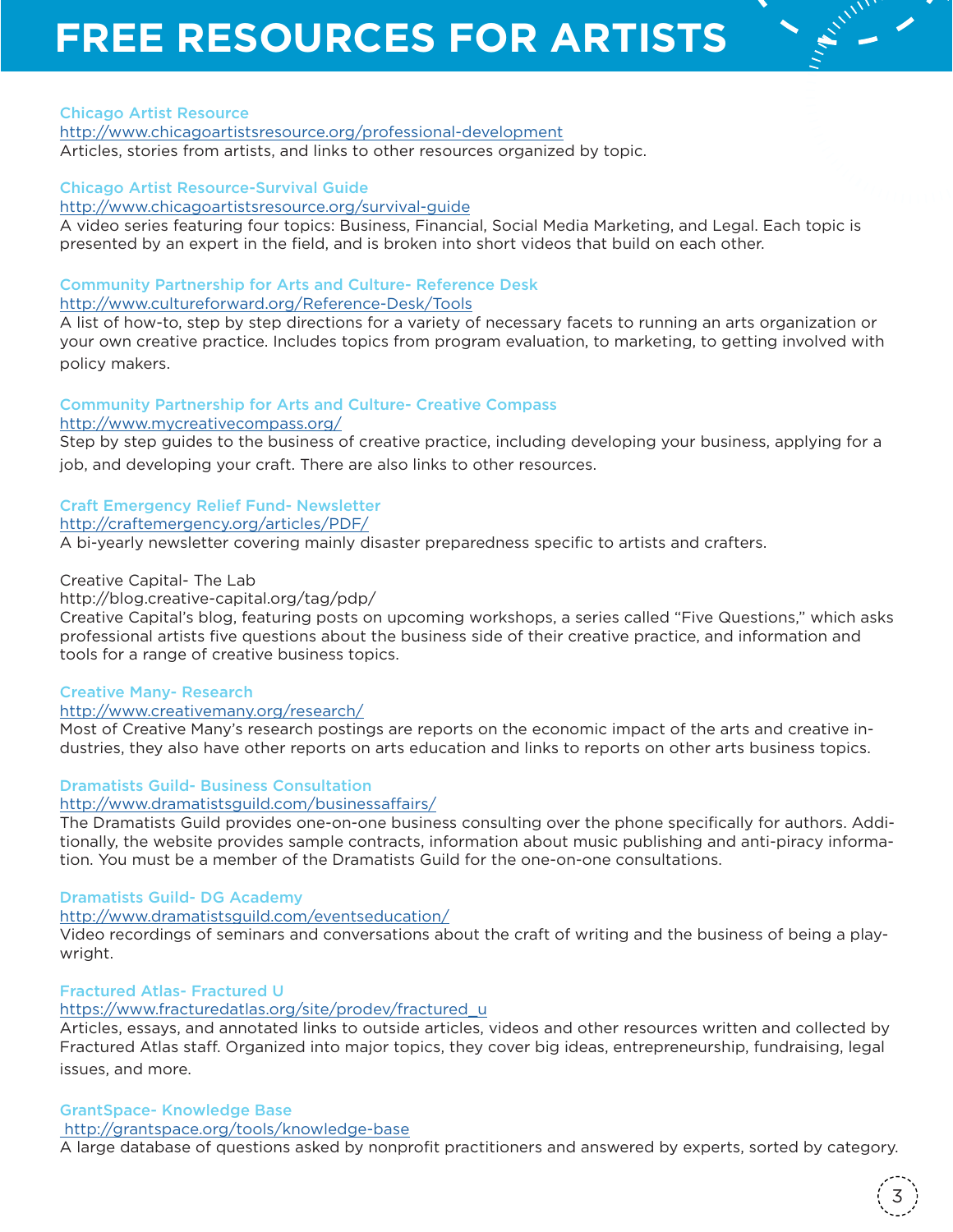### GrantSpace- Multimedia

http://grantspace.org/Multimedia

Videos, podcasts, webinars, and more about a variety of topics related to nonprofit management.

### GrantSpace- Ask Us

### http://grantspace.org/ask-us

A Live Chat staffed by a Foundation Center reference librarian, available Monday through Friday 10am to 4pm Eastern Time, and ability to email your questions any time. Staff will answer questions about philanthropy, nonprofit management and fundraising; direct you to more resources; and help you search the Foundation Centers databases or other resources.

### GrantSpace- Classroom

### http://grantspace.org/classroom

A large collection of training courses provided online in a variety of methods, including both live and recorded webinars and self paced eLearning. Most of the courses are free, but some cost between \$29 and \$600. These courses are specifically for nonprofits.

### Montana Arts Council

### http://art.mt.gov/

A variety of publications, research, webinars, and links to other resources covering many topics relevant to the business of thearts; one series is specifically aimed at teaching artists.

### National Alliance for Media Arts + Culture- Telesalons

http://www.namac.org/podcasts

An archived series of one-hour podcasts focusing on leadership development and capacity building.

### National Alliance for media Arts + Culture- Open Dialogue

### http://www.namac.org/open\_dialogue

Like NAMAC's telesalons, this program is no longer active but leaves behind an archive of dialogues. Open Dialogue was an oline, interactive meeting in which the attendees proposed the topic. The archive includes topics such as: youth media, artist services, and media policy.

### National Alliance for Media Arts + Culture- Strategic Planning Toolkit http://www.namac.org/strategic-planning-toolkit

The toolkit has a short introduction to strategic planning, as well as four nonprofit arts organization's strategic plans, all with the goal of giving the artist a roadmap to create their own plan.

### National Arts marketing project- Tools and Resources

### http://www.artsmarketing.org/resources

A project of Americans for the Arts, NAMP has a tools and resources page with links to their favorite e-books, articles, new stories, videos and practical lessons, all related to marketing the arts.

New York Foundation for the Arts- Business of Art

http://www.nyfa.org/Content/Show/Business%20of%20Art

An online resource library, this website features articles, podcasts, and links to further resources for each topic ranging from careers to technology, as well as an interview series with a variety of artists.

### Professional Artist

http://www.professionalartistmag.com/

The website of this low-cost magazine includes freely available blog posting and articles on business topics that are arts specific, ranging from retirement planning, to museum submission, to insurance.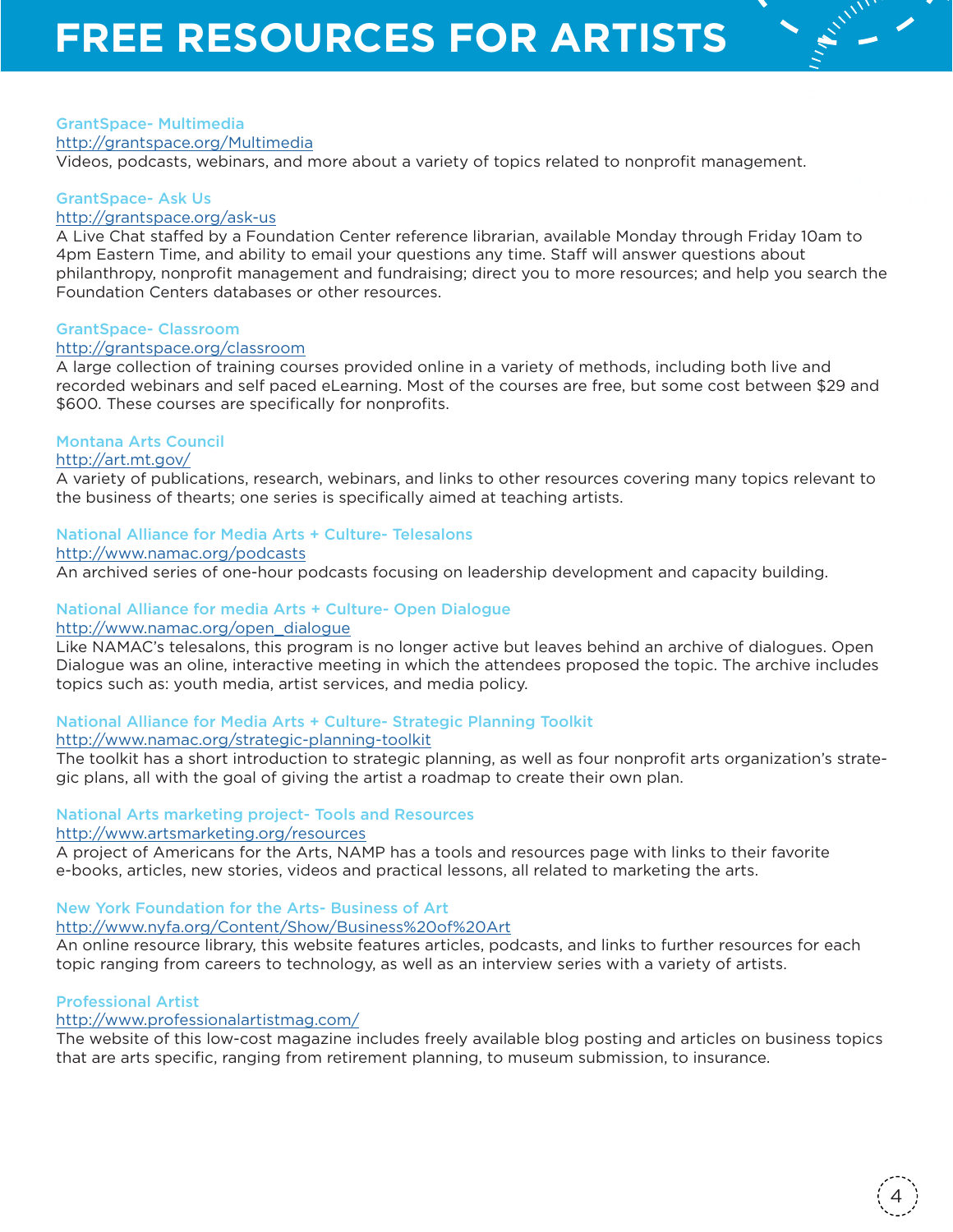### Regional Arts Comission of St. Louis- Learn & Connect

http://racstl.org/learn-connect/

Mainly focused on marketing, RAC features a variety of resources fom email tips to search engine optimization.

### Self Employment in the Arts- Blog

http://www.selfemploymentinthearts.com/#!blog/c63c

A blog series with archived posts on topics covering definitions of success, to social media tips, to statistics.

### Self Employment in the Arts- Resources

http://www.selfemploymentinthearts.com/#!speakers/cfvg

These resources focusing on the business side of artist practice include an eBook (free for SEA members, \$4.99 for everyone else), a monthly newsletter, an article database, a video reel, and links to resources from a variety of other places.

Side Street Projects- business Practices Podcasts http://sidestreet.org/podcasts/

A best practices podcast featuring three distinct series: What do curators want?; Shop Talk; and Social: How does socially engaged art happen in Los Angeles.

### The Actors Fund- Podcast Series

### http://www.tcg.org/tools/index.cfm

A variety of resources, mainly specific to theater, that include a fiel survey of nonprofit theaters, research reports, disaster management, and others.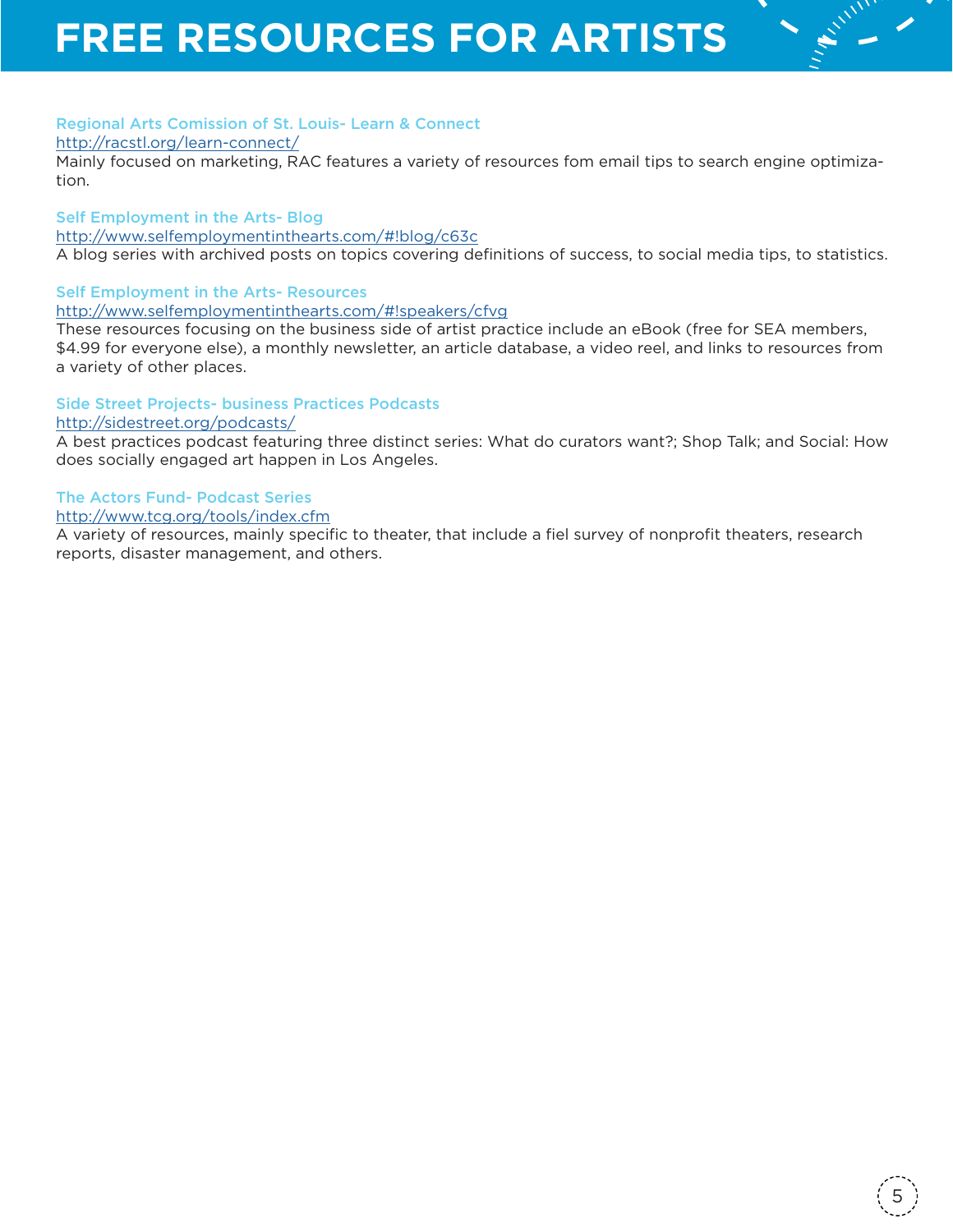# FREE RESOURCES DELIVERED IN PERSON

### Artist Trust- Workshops + Events

### http://artisttrust.org/index.php/for-artists/career-training

The Artist Trust at Large series is typically free (whilde other workshops are not). This free one hour presentation covers the services and resources Artist Trust offers. Artist Trust offers workshops in and around Seattle, including in Port Townsend and Vashon.

### Artists U- Core Program

### http://www.artistsu.org/what-we-do/#.WMGIe7YrJcC

Available in Philadelphia, Boston, and South Carolina, 12 artists are selected from nominations for a year long program. The program includes 8 in person group meetings focused on specific topics, and monthly one on one meetings with the facilitor.

### Artists U-Planning Mondays

### http://www.artistsu.org/#.WMGJCLYrJcC

Available in Philadelphia, Boston, and South Carolina, free one on one planning sessions with an artist facilitator. Available by reservation on their website, these fill up fast.

### Artists U- Building a Substainable Life Workshop

### http://www.artistsu.org/what-we-do/#.WMGJvrYrJcC

Available in Philadelphia, boston and South Carolina, this course is taught either a two day intensive, or as three workshops spread out over three weeks. It looks at strategic planning, artist statement, and time and money management, and is open to any artist residing in the area served. These courses also fill up fast, and you can register online.

### Arts & Business Council of Greater Boston- Seminars & Workshops

### http://arts-business-council.myshopify.com/collections/seminars-workshops

A series of both seminars and workshops ranging from tax tips to branding to marketing. These events are free to members, and a low cost to non-members.

### Arts Council of Indianapolis- Professional Development Series

#### http://indyarts.org/artists/artists-workshops

Workshops to help navigate the business side of the arts, you can sign up for a newsletter on their website to be notified as workshops are announced.

### Asheville Area Arts Council- Artist Curriculum

#### http://ashevillearts.com/artists-curriculum/

The AAAC presents professional development classes and workshops, some are free, others are available for varying prices with scholarships available.

### Asheville Area Arts Council- Artist Resource Center

### http://ashevillearts.com/artists-curriculum/

The Artist Resource Center has a variety of resources and equipment available for artists to use, including computers and creative software.

### Asheville Area Arts Council- Business Brainstorm Sessions http://ashevillearts.com/artist-business-brainstorm-sessions-2013/

One on one brainstorming sessions for artist entrepreneurs to work directly with a professional in the field, to talk through ideas, come up with new ones, and get advice.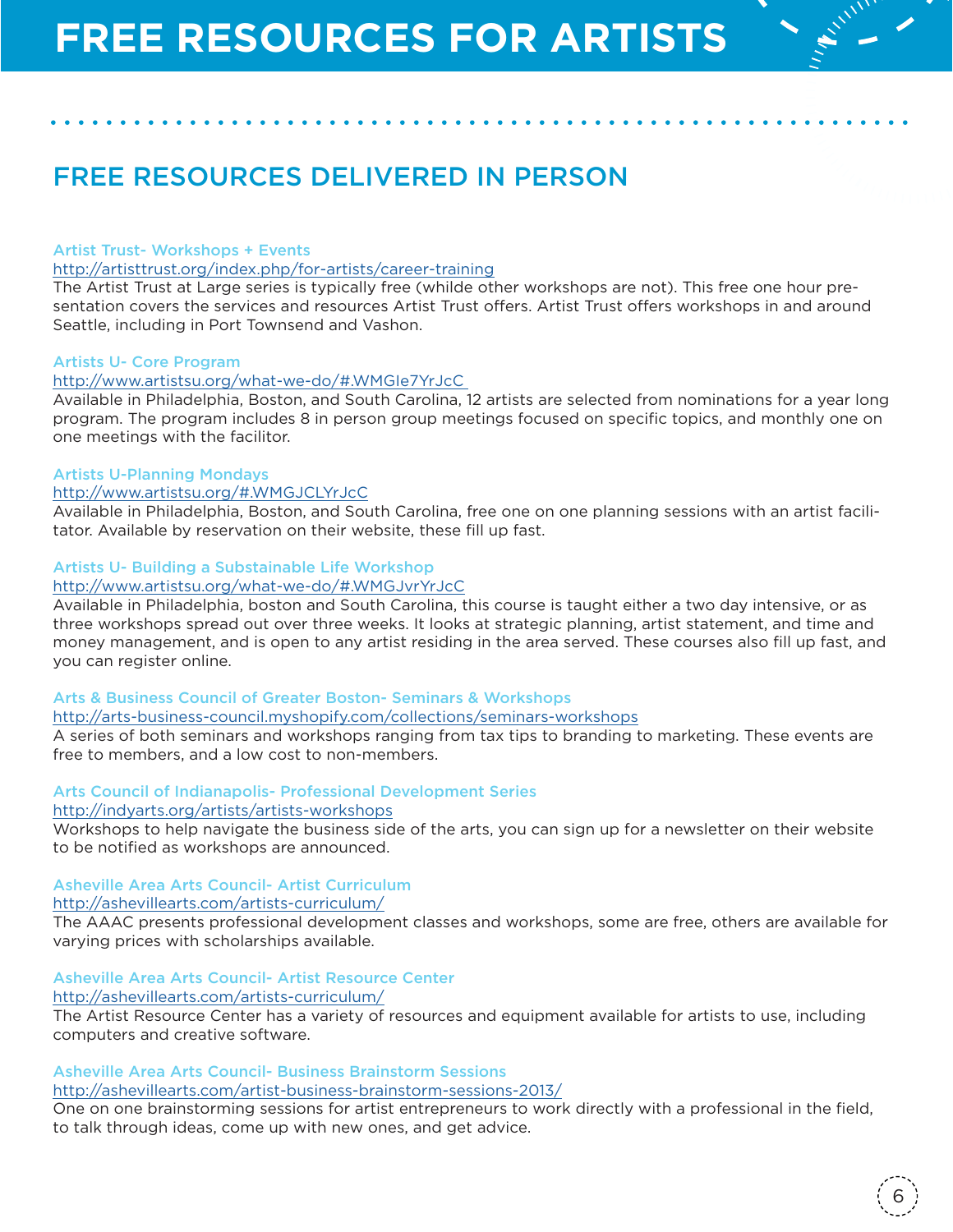### Assets for Artists

### http://assetsforartists.org/about/

Available in Massachusetts, Portland, Maine, New York City and Rhode Island, Assets for Artists is a program that sets savings goals and provides financial and business training, and at the end, matches the savings accumulated by the artist up to \$2,000. Program is by application.

### C4- Ignite Lite

### https://c4atlanta.org/training/ignite-lite/

A one hour training presentation about developing a business plan, including different business mdels, goal setting, and core mission and values. C4 serves the Atlanta area.

### C4- TechsmARTS

### http://c4atlanta.org/training/techsmarts/

A bi-monthly meeting with a moderated panel focusing on using technology as a tool to help artists and arts administrators build their careers. C4 serves the Atlanta area.

### Cannonbal- LegalLink

### http//www.cannonballmiami.org/about-legallink

Cannonball matches artists and arts organizations throughout Florida with attorneys who are volunteering their time. Legal advice can range from artist's practice, but also can include personal issues. Topics include estate planning, contracts, copyright, and real estate.

### Career Transitions for Dancers- Career Counseling

### http://www.careertransition.org/Programs/CareerCounseling/

By phone or in person in Los Angeles, Chicago, or New York City, Career Transitions for Dancers provides on one consultations for dancers needing career or career transition advice or assistance.

### Career Transitions for Dancers- Career Conversations

### http://www.careertransition.org/Programs/CareerCounseling/

Available in Los Angeles and New York, seminars outlining possible career paths, opportunities and resources available to dancers while they transition out of performing.

### Center for Cultural Innovation- Workshops

### http://www.cciarts.org/cgi/page.cgi/event\_calendar.html

CCI offers a series of workshops at all three of its location (Los Angeles, San Jose, and San Francisco). Many are free, the rest are low cost, see event details for more information. Free workshops include: social media strategies and health insurance workshops.

## Community Partnership for Arts And Culture- Counsel and Connections

### http://www.cultureforward.org/Our-Programs/Counsel

CPAC, operating in Clevelandm OH, offers free one on one consultations for artists on topics including: strategic planning, fundraising, board development, audience building and more. Contact information to schedule an appointment is available on the website.

### Corzo Center for Creative Economy- Open Office Hours

### http://corzocenter.uarts.edu/programs/consulting

Available in Philadelphia, Corzo offers one on one consulting for creatives, each topic helmed by a specialist, ranging from accounting to legal to video production. Available at three locations, different topics available at each location. Visit the website to see topics and to schedule an appointment.

### Cue Arts- Meeting Artists' Needs

### http://cueartfoundation.org/workshops/

A professional development series for artists of all ages and backgrounds, with a focus on business skills. the sessions are free, but a ticket is required, and workshops are in New York City.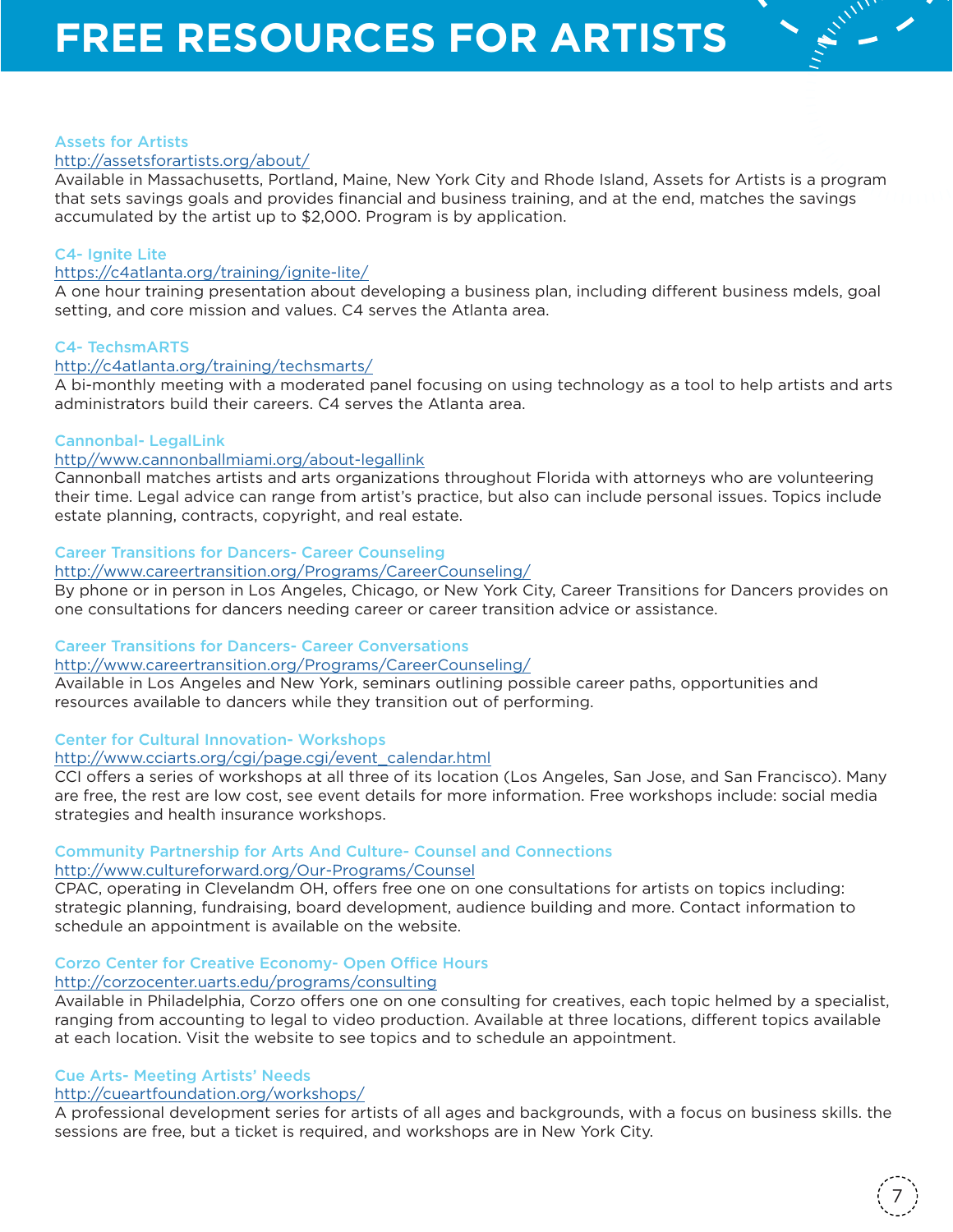### Cultural Alliance of Fairfield County- Marketing Roundtable http://culturalalliancefc.org/pages/orgs.html

A meeting for marketing professionals and executive directors to come together to hear speakers, share strategies, and plan projects for cross promotion in Norwalk, Connecticut.

## Cultural Alliance of Fairfield County- Executive Directors Network

### http://culturalalliancefc.org/pages/orgs.html

Open to organizations that are members of the Cultural Alliance, this group meets quarterly to network, share experiences, get feedback, and understand the current arts climate.

### Delta Arts Alliance- Artist Survival Skills Workshop Series

http://deltaartsalliance.org/#!artist/c1arj

Targeted at emerging artists, this Cleveland, MS based organization provides a workshop series with the goal of assisting artists in establishing themselves and thriving as artists. Individual workshops include pricing and promoting your work and portfolio reviews.

### Fresh Arts- m-lab

### https://www.fresharts.org/content/m-lab

A relationship between Fresh Arts and small arts organizations, by application. Fresh Arts will assist in developing and implementing a marketing strategy through one on one consultation and group meetings, and will underwrite a portion of the implementation.

### Fresh Arts- Workshops

### https://www.fresharts.org/content/workshops

A variety of professional development workshops offered in Houston, for both artists and arts organizations. Not all workshops are free, some are low cost (approximately \$10). Price is noted for the workshops on the website.

Lower Manhattan Cultural Council- Professional Development

http://lmcc.net/artist-resources/professional-development-for-artists/

Workshops covering business proficiency, artistic practice, and community engagement for artists living in and working in New York City.

Milwaukee Artists Resource Network- MARN Mentors

### https://www.artsinmilwaukee.org/programs/mentors/

For visual artists, literary artists, filmmakers, composers, and arts administrators, MARN will match emerging and new artists with an establish artist mentor for a season.

### National Alliance for Media Arts + Culture- National Leadership Institute http://www.namac.org/programs/national-leadership-institute

An in person five day intensive, followed by monthly peer coaching sessions by phone, this program is geared for experienced and emerging staff leaders. The institute will focus on leadership skills, teamwork and collaboration, building equity and inclusion, and networking and building peer support.

### New York Foundation for the Arts- Doctor's Hours

### https://www.nyfa.org/Content/Show/Doctor's%20Hours

NYFA partners with the New York State Bar Association to provide pro-bono clinics twice a year, for one on one consultations for artists with professionals.

### NY Designs- Pro(s) Bono

### http://nydesigns.org/pros-bono/

By invitation from NY Designs, artists can schedule 30 minute appointments during NY Designs' quarterly consultation sessions. These are available on a first come first served basis. Located in Long Island City.